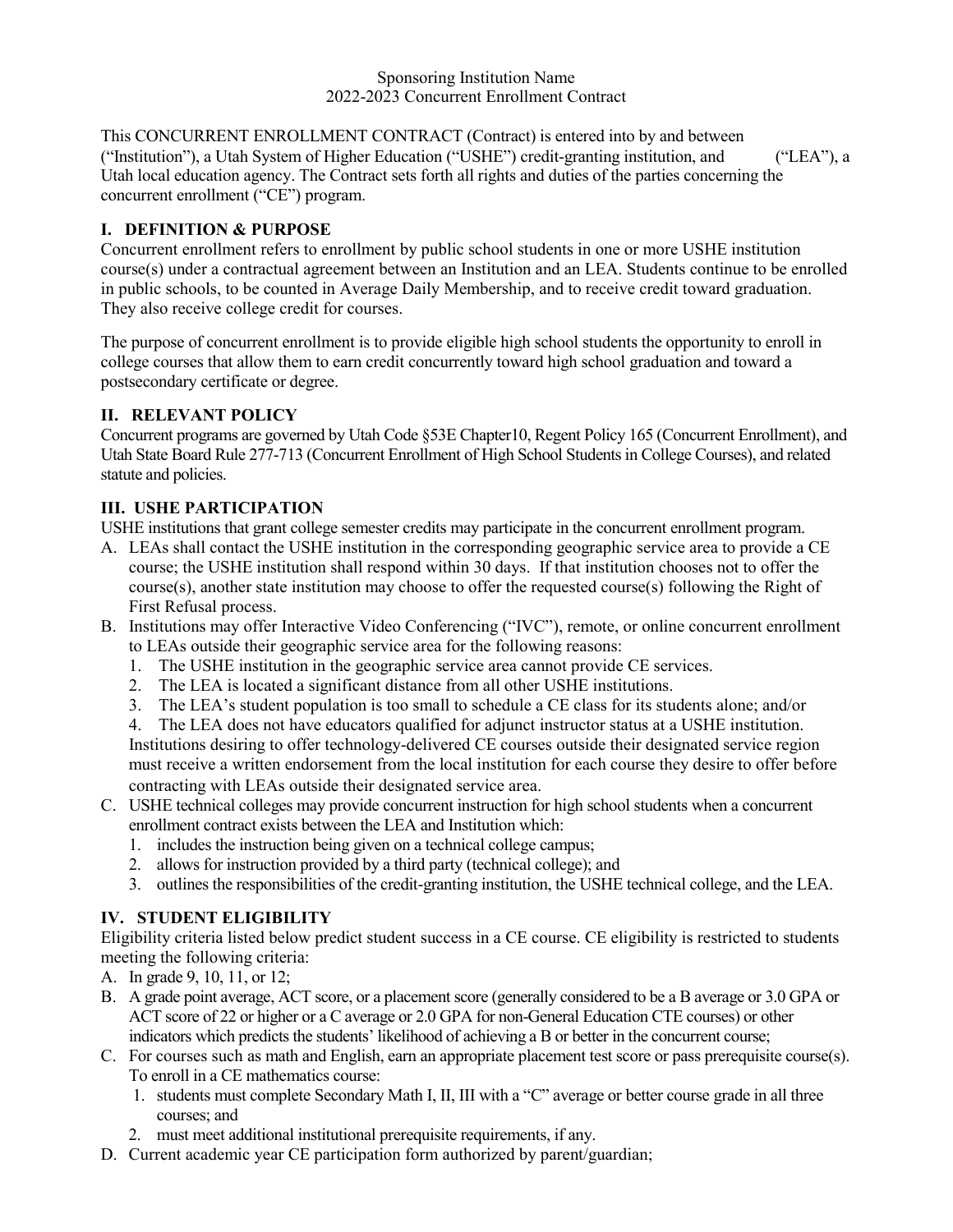- E. Counselor/principal and college approval to register for college credit for CE courses. College approval is not required if students do not pay for college enrollment or college credit; and
- F. Current Plan for College and Career Readiness on file.
- G. Home schooled students are eligible for CE courses with principal permission from the high school they would attend. They are subject to all rules and requirements that apply to student participation in the CE program. They must have a parent affidavit (Utah Code 53G-6-703) on file to participate in concurrent enrollment.

# **V. STUDENT PARTICIPATION**

The following conditions apply to student participation in the CE program:

- A. Students shall complete the online USHE Concurrent Enrollment Participation Form for each USHE institution from which they intend to take concurrent courses.
- B. Students are assessed a one-time admissions application fee per credit-granting institution. Payment of the admissions fee to enroll in concurrent enrollment satisfies the general admissions application fee requirement for a full-time or part-time student at an institution. No additional admissions application fee may be charged by the credit-granting institution for continuous enrollment at that institution during or following high school graduation.
- C. Students must abide by the Student Code of Conduct for each institution from which they take CE courses.
- D. Students will be assigned a permanent Student ID by each USHE institution from which they take CE courses.
- E. Student enrollment in CE courses will create a permanent college transcript.
- F. Students are responsible for miscellaneous fees and textbooks subject to fee waiver under R277-407.
- G. Students must be counted in the ADM of a public high school before and throughout enrollment in CE courses.
- H. Students must complete all CE courses before they receive a diploma, or before their class graduates.
- I. Students may attempt up to 30 concurrent semester credit hours in one academic year.
- J. Students will be subject to additional participation requirements as set by the USHE institution they wish to attend.

## **VI. COURSE DELIVERY & ELIGIBILITY**

The delivery system and curriculum program shall be designed and implemented to take full advantage of the most current available educational technology. CE course offerings must meet the following criteria:

A. Course is typically taught in  $11<sup>th</sup>$  or  $12<sup>th</sup>$  grade. Courses must correspond to the first year of course work (1000 and 2000 level courses) at a USHE institution.

a. Accelerated World Language Exception: institutions may offer 3000 level foreign language courses to accelerated foreign language students, including dual language immersion students.

b. Upper-division Exception: The Utah Board of Higher Education, after consulting with the state board, may annually approve additional upper division courses for concurrent enrollment.

- B. Curriculum matches or exceeds the curriculum taught in the introductory level college course.
- C. Curriculum taught in a core credit course must align to the public education standards and objectives at 90%. Curriculum taught in an elective credit course must align to the public education standards and objectives at 80%.
- D. Institution, the academic department, and LEA agree to offer the course.
- E. The expected student learning outcomes of the CE and campus offerings of the college course are the same or comparable.
- F. Appropriate textbooks and instructional materials are used.
- G. Students have appropriate access to faculty and to the equipment needed to complete the course.
- H. The course is listed on the CE Master List for this academic year. Proposed new CE courses, existing course realignments, hiatus, and retired status changes must be submitted to the system offices annually **on or before 5 p.m. November 15**.

## **VII. INSTRUCTOR ELIGIBILITY & PROFESSIONAL DEVELOPMENT**

Identification of qualified adjunct instructors is the joint responsibility of the LEA and the Institution. Final approval of the adjunct instructor will be determined by the appropriate department at the Institution. Public school educators who instruct CE courses as adjunct instructors must possess a current Utah teaching license and appropriate endorsements.

A. An institution shall approve an LEA employee as an eligible instructor: (a) for a career and technical education CE course, if the LEA employee has a degree, certificate, or industry certification in the CE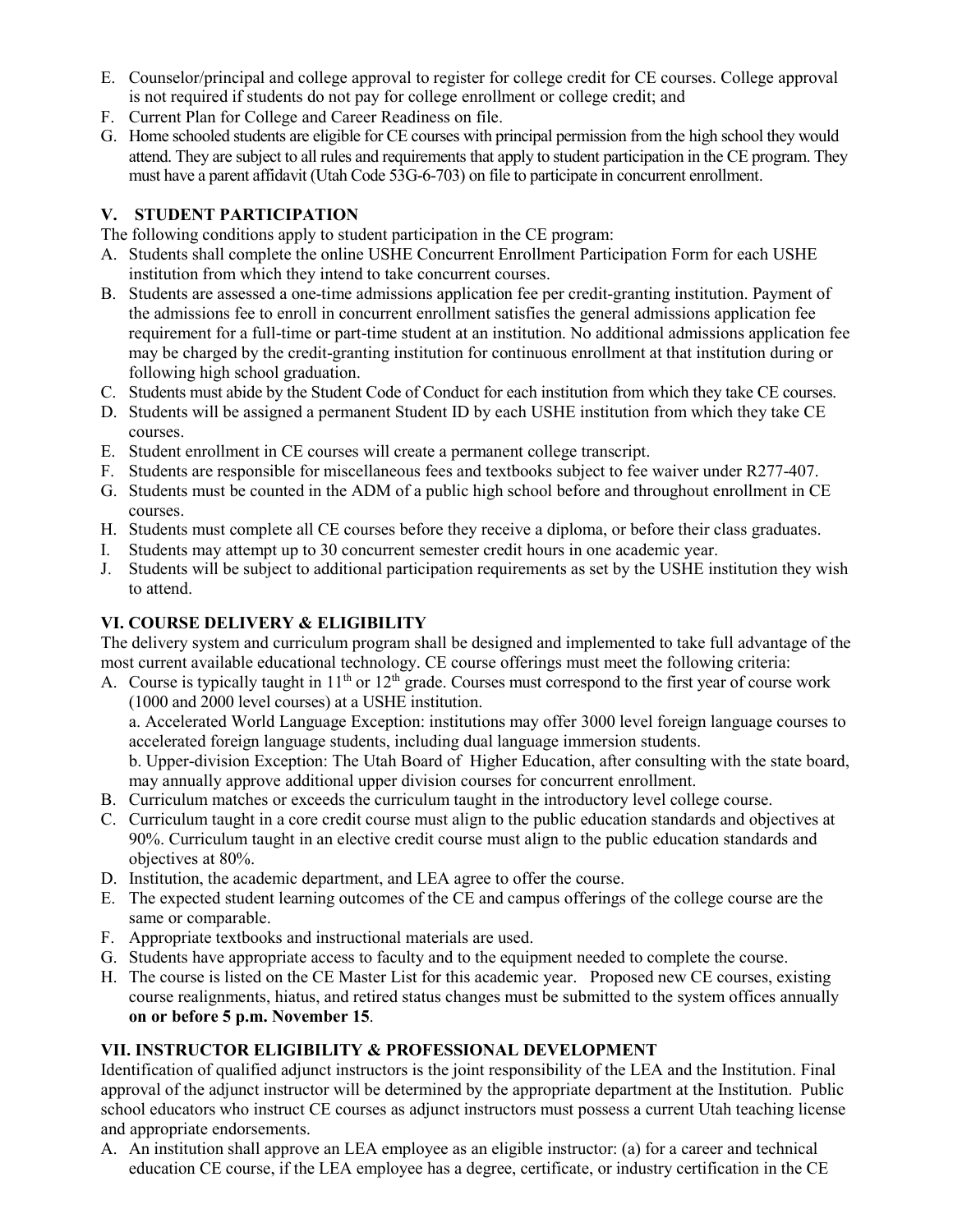course's academic field; or qualifying experience, as determined by the institution of higher education; (b) for a CE course other than a career and technical education course, if the LEA employee has a master's degree or higher in the CE course's academic field; a master's degree or higher in any academic field and at least 18 completed credit hours of graduate course work in an academic field that is relevant to the concurrent enrollment course; or qualifying experience, as determined by the institution of higher education; or (c) for CE Mathematics courses, if the LEA employee holds an upper-level Math endorsement that qualifies the educator to teach calculus, authorized by the State Board of Education and appended to a license.

- B. An adjunct instructor who taught a CE course(s) in 2018-19 or 2019-20 may continue to teach the same CE course(s) given curriculum standards, and student performance outcomes in the course(s) meet sponsoring academic department standards.
- C. LEAs may appeal a USHE institution's decision if the institution does not approve an LEA employee as an eligible instructor. Appeals will be made in writing to the Office of the Commissioner for Higher Education within 15 calendar days of the institution's final decision.
- D. Institutions must supervise CE adjunct instructors and provide for professional development. Faculty development required by the sponsoring academic department to adequately prepare instructors to teach CE course content must be completed prior to offering CE courses.
- E. Institution faculty shall meet the following criteria prior to teaching CE courses:
	- 1. Complete CE faculty training, including FERPA and human sexuality statute and rules for secondary students, either by reviewing the USHE Concurrent Training document or receiving live instruction; and
	- 2. USHE faculty or adjunct faculty who are not public school educators and who teach concurrent enrollment courses in a high school shall complete a criminal background check.

# **VIII. FUNDING**

This Contract is for concurrent enrollment activities supported by the State of Utah Concurrent Appropriation. Appropriation funds will be disbursed to LEAs and USHE institutions by the Utah State Board of Education and the Utah System of Higher Education.

## **IX. PARTIES' OBLIGATIONS**

- A. Institution and LEA agree jointly to:
	- 1. Coordinate college admissions and concurrent registration. LEA and Institution registrars work together to ensure CE students are:
		- a. officially registered or admitted as degree seeking, non-degree-seeking, or non-matriculated students of institution;
		- b. registered within institution deadlines;
		- c. enrolled both in the college course and the high school course; and
		- d. awarded the same final course grade on both high school and college transcripts.
		- e. Monitor CE course taking to ensure students do not exceed the 30 credit per year limit.
	- 2. Coordinate academic advising with high school counselors and/or concurrent administrators to ensure students register for appropriate CE courses.
		- a. Provide information on general education requirements at higher education institutions. Advise students how to efficiently choose concurrent enrollment courses to avoid duplication or excess credit hours and how course credit transfers among USHE institutions and to institutions outside the USHE.
		- b. Provide math and English placement testing to CE students.
		- c. Monitor student academic achievement for consideration when advising on future CE course taking.
	- 3. Collaborate to ensure a 100% systems data match of student and course data.
	- 4. Communicate, in a timely fashion, any staffing or administrative changes that could impact CE course offerings. When possible, note impending cancellations one year in advance on the CE Master List (November 15).
	- 5. Determine whether an eligible instructor who previously taught a concurrent enrollment course is no longer qualified to teach the concurrent enrollment course.
	- 6. Publish a schedule of USHE faculty-led CE courses by March 30 for the following academic year.
	- 7. Submit annual contracts to the USHE system offices **no later than 5 p.m. May 30**. USHE system office will retain copies for seven years and will update the State Board of Education on completed contracts **by June 30**.